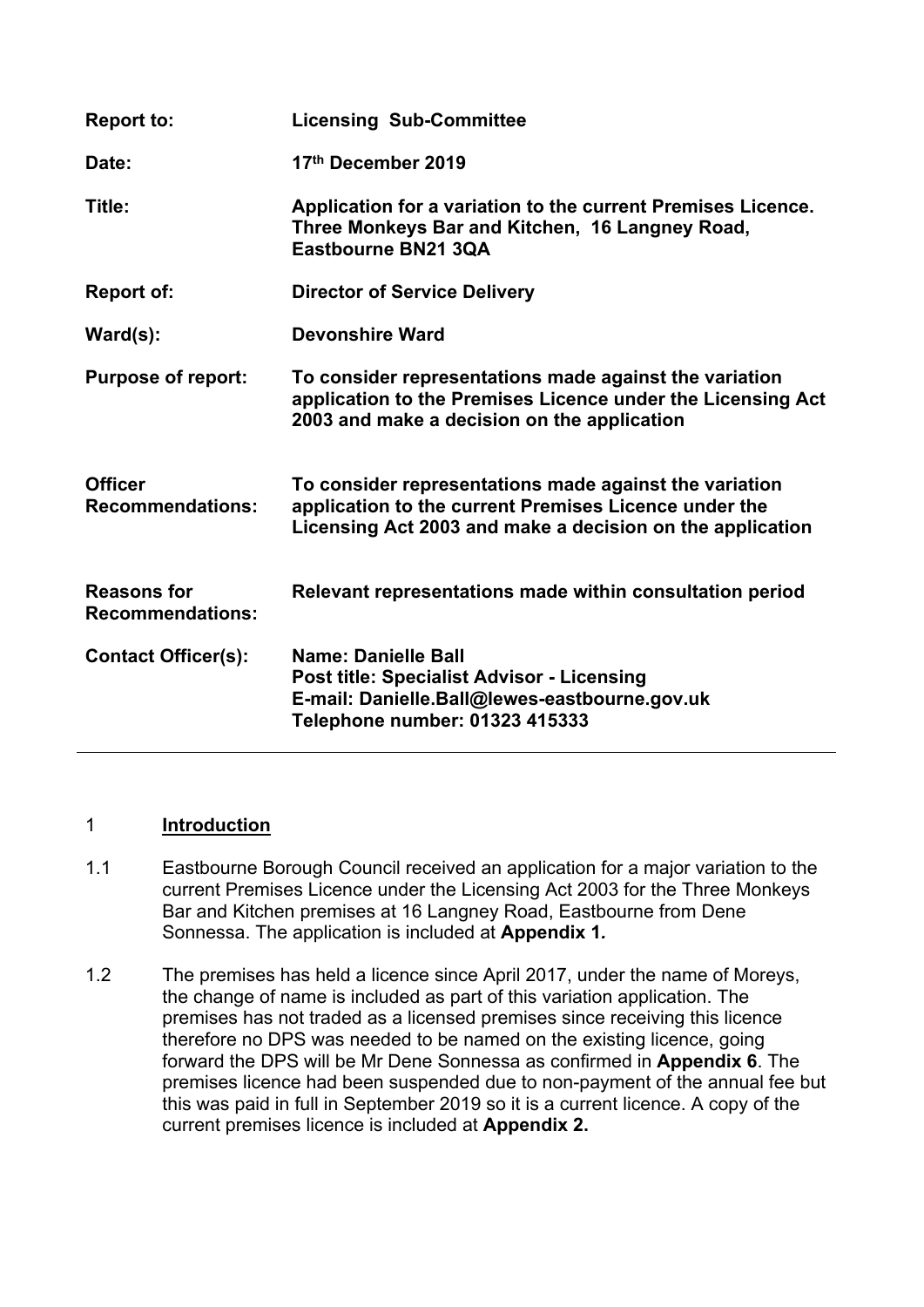## 2 **The Application**

2.1 An application for the grant of a variation to the premises licence under the Licensing Act 2003 for the following:

To add

# **Films**

Monday - Sunday 08:00-03:00

# **Live music**

Monday- Sunday 23:00-03:00

# **Recorded Music**

Monday- Sunday 23:00-03:00

# **Performances of dance**

Monday – Sunday 23:00-03:00

# **Anything of a similar description**

Monday- Sunday 23:00-03:00

This is to cover use of an amplified karaoke machine

To extend

# **Late night refreshment**

Monday –Sunday 23:30-02:30

# **Supply of alcohol**

Monday- Sunday 23:00-02:30 (current licence is until 23:30hrs)

# **Opening Hours**

Monday- Sunday 00:00-03:00

**Note:** Live and recorded music are deregulated within an on-licensed premises authorised and open for the sale of alcohol from 08:00hrs to 23:00hrs for audiences up to 500. Live unamplified music does not need a licence anywhere and with no audience limit between 08:00hrs to 23:00hrs.

**Note:** within the application some licensable activities have been crossed through this was done by a Licensing Caseworker with the applicant at the time of the application following a discussion about what he required on the licence.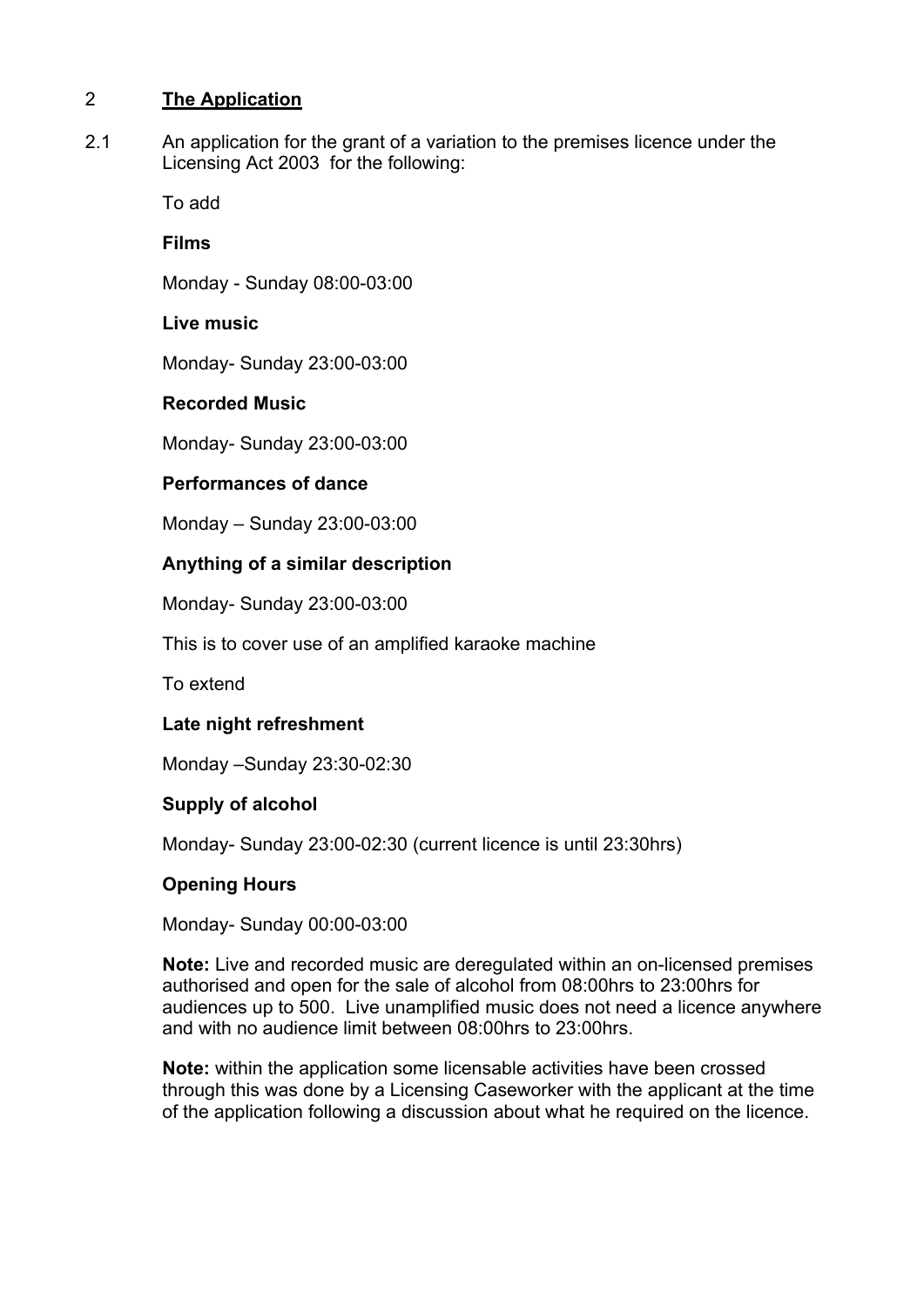2.2 The variation application is also asking to alter condition's as follows

To remove:

Waiter service to persons seated at tables

To change:

Substantial food available at all times **to** Substantial food available until 21:00hrs.

A copy of the application has been included at **Appendix 1.**

# 3 **Licensing Objectives**

3.1 When submitting an application for a variation to the current premises licence under the Licensing Act 2003, the applicant is required to describe any steps they intend to take to promote the four Licensing Objectives as defined by the Licensing Act 2003. The Operating Schedule detailing these steps can be seen in the application form. This is included at **Appendix 1**.

# 4 **Consultation Process**

- 4.1 The Licensing Act 2003 requires applicants to advertise both on the premises and in a local newspaper in order to inform the public of the application. The application details are also advertised on the council's website. A number of "Responsible Authorities" have also been consulted as part of the process. There was a consultation period of 28 days for representations to be made, the applicant conformed with all the requirements as laid out within the Licensing Act 2003.
- 4.2 During the consultation process Sussex Police have requested specific conditions to be placed onto the licence if/when it is granted. There is an email trail between Sussex Police and the applicant. A copy of this is included at **Appendix 3.** Sussex Police have also submitted a representation based around the Premises being located within the Cumulative Impact Zone and their concerns that the Premises would not effectively promote the Licensing objectives. A copy of this representation is included at **Appendix 4**.
- 4.3 Eastbourne Borough Councils Noise Pollution team have also submitted a representation asking for conditions to be attached to the licence if/when granted. A copy of this email is included at **Appendix 5**.

## 5 **The Decision Making Process - The Licensing Objectives**

5.1 In their decision making, the Licensing Sub-Committee must act to promote the four Licensing Objectives. All carry equal weight as part of the process. The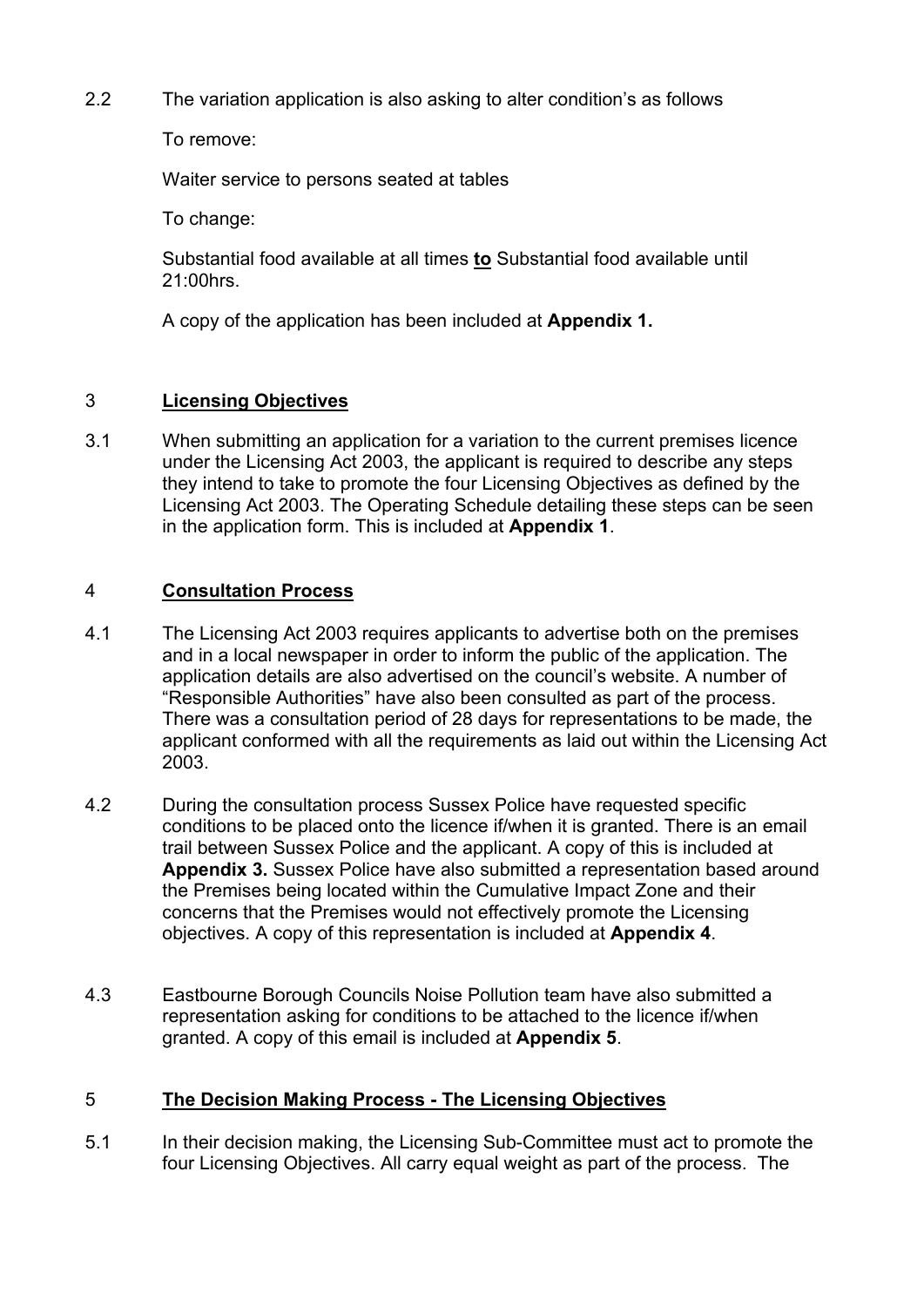Licensing Objectives are:

- The prevention of crime and disorder
- Public safety
- The prevention of public nuisance
- The protection of children from harm

### 6 **Eastbourne Borough Council's Statement of Licensing Policy & Section 182 Guidance Issued**

- 6.1 Copies of the Council's Statement of Licensing Policy have previously been circulated to Members. A copy is also retained in the Members' Room.
- 6.2 Whilst each application will be considered on its merits, the Licensing Sub-Committee will act to promote the four licensing objectives and have due regard to:
	- Eastbourne Borough Council's Statement of Licensing Policy 2019 2024.
	- Section 182 Guidance issued by the Department of Culture, Media and Sport.
- 6.3 Eastbourne Borough Council's Statement of Licensing Policy outlines the matters that the Authority will consider when determining matters under the Licensing Act 2003. An overview appears below.

### 6.4 The Prevention Of Crime and Disorder

The Council's Statement of Licensing Policy states that the Operating Schedule should include steps to ensure the deterrence and prevention of crime and disorder on and in the vicinity of premises. The restriction of types of licensable activity, hours and imposition of conditions may be considered and applied as appropriate.

### 6.5 Public Safety

The Statement of Licensing Policy states that the Operating Schedule should include steps to ensure the physical safety of patrons. This might include the imposition of conditions regarding capacity and mechanisms to promote responsible drinking. The restriction of types of licensable activity, hours and imposition of conditions may be considered and applied as appropriate.

## 6.6 Protection of children from harm

The Statement of Licensing Policy requires that operating plans must specify the measures and management controls in place to protect children from harm. Conditions can be placed to restrict access to children to the premises during certain times or when certain licensable activities are taking place. The restriction of types of licensable activity, hours and imposition of conditions may be considered and applied as appropriate.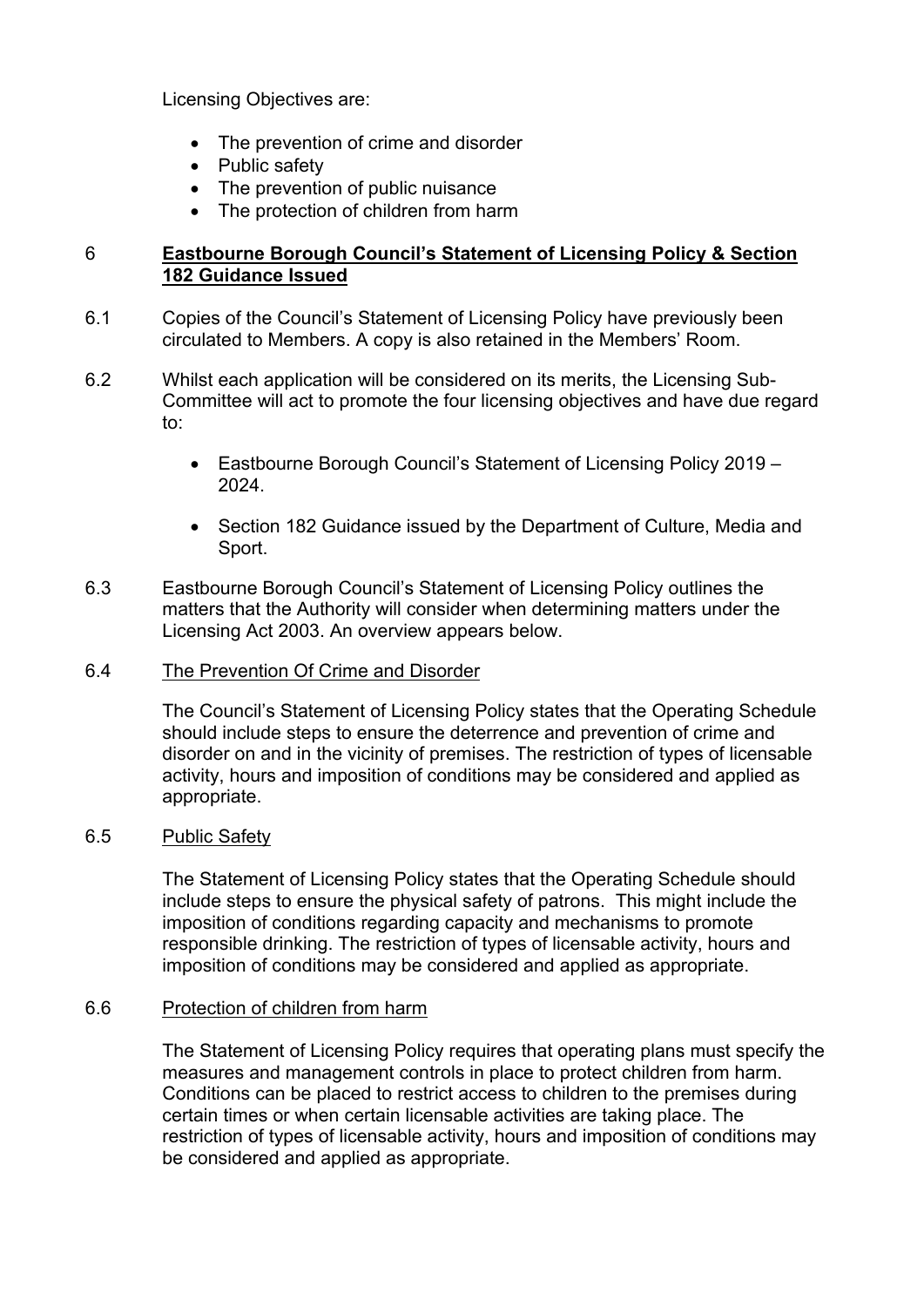### 6.7 Prevention of Public Nuisance

The Statement of Licensing Policy states that within the Operating Schedule, applicants will be required to demonstrate how they intend to prevent nuisance arising, disturbance occurring and mechanisms to protect amenities. The restriction of types of licensable activity, hours and imposition of conditions may be considered and applied as appropriate.

## 7 **Cumulative Impact**

- 7.1 The premises in question are located within the Cumulative Impact Zone. It is recognised that the impact of the number, type and density of licensed premises in a given area may lead to problems of noise, nuisance, crime and disorder outside of, or a distance from licensed premises.
- 7.2 Cumulative Impact is defined as the "potential impact upon the Licensing Objectives of a significant number of licensed premises concentrated in an area," and is a proper matter for consideration by the Licensing Authority.
- 7.3 The Licensing Authority may receive representations from a Responsible Authority or 'Interested Party' (any person) that the cumulative affect of licences is leading to an area becoming saturated. This creates exceptional problems of disorder and nuisance, over and above the impact from individual premises which undermines the promotion of one or more of the licensing objectives.
- 7.4 Where valid representations are received, the Cumulative Impact Policy creates a rebuttable presumption that the application will be refused.

It is for the applicant to address the Cumulative Impact Policy and produce evidence to demonstrate that the matter:

- (a) Will not add to the cumulative impact caused by licensed premises and challenges already experienced in the area;
- (b) Will not undermine the promotion of the Licensing Objectives.
- 7.5 The Cumulative Impact Policy clearly states that new licence applications and variations to existing licences, in the Zone should be refused, unless Members are satisfied that the applicant has provided evidence to show that premises will not exacerbate existing issues in the locality, or undermine the promotion of the Licensing Objectives.
- 7.6 It is stressed that the presumption to refuse an application does not relieve the Responsible Authority or anyone else making a representation of the need to provide supporting evidence in conjunction with a relevant representation. This must be submitted before the Licensing Authority may lawfully consider the effect of the Cumulative Impact Policy.
- 7.7 The Cumulative Impact Policy can be found within the Council's Statement of Licensing Policy 2014 – 2019.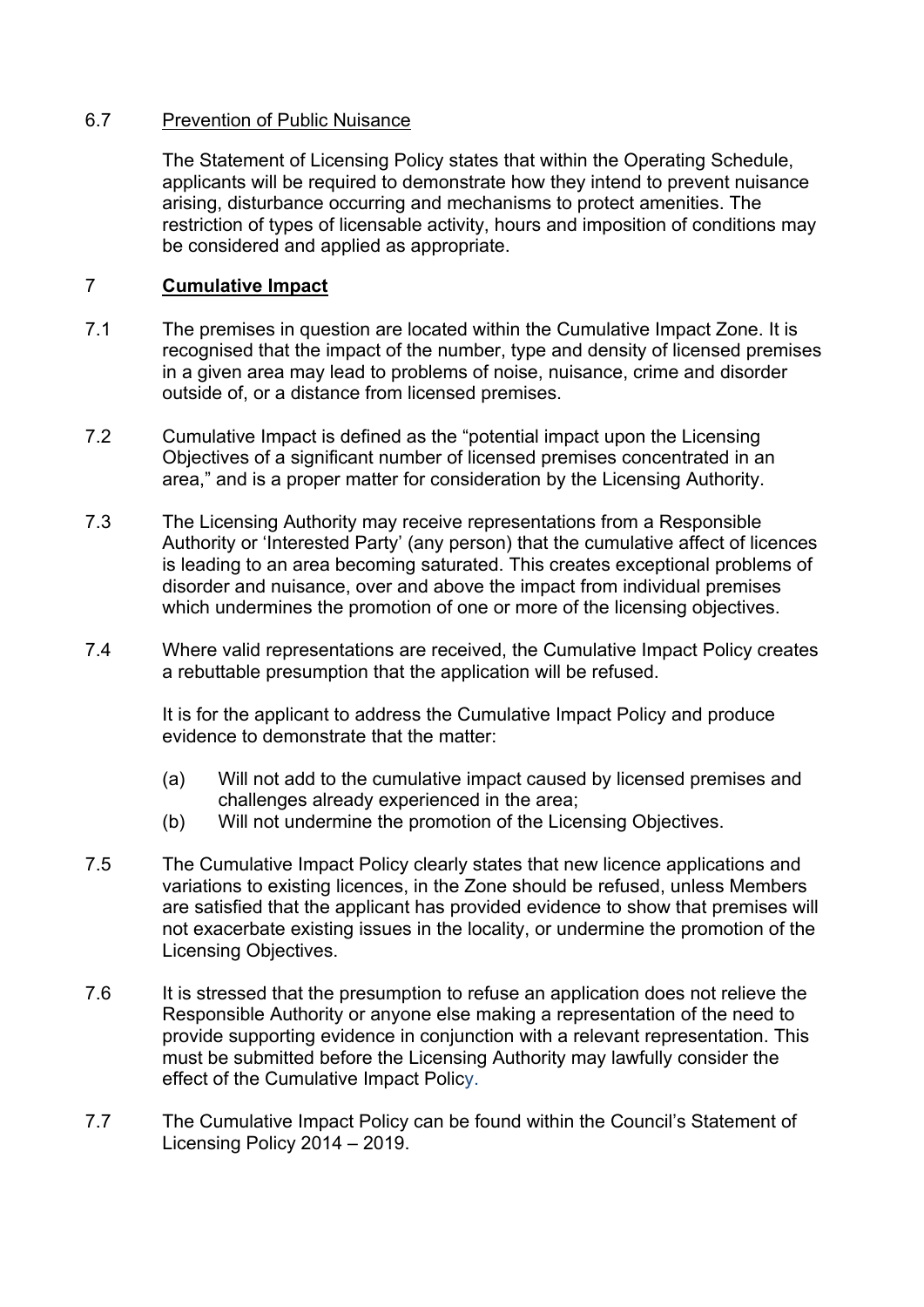## 8 **Representations**

8.1 A copy of the representations are included at **Appendix 4 and 5**, however a summary appears below:

## **'Interested Parties'**

No representations have been received.

## **Representations from Responsible Authorities**

The following summarises whether representations have been received from responsible authorities:

- **Sussex Police –** Email trail around extra conditions and representation around the premises being based within the CIZ.
- **Eastbourne Borough Council (Specialist Advisor) Environmental Health –** conditions asked for if/when the licence is granted.
- **Eastbourne Borough Council (Specialist Advisor) Health and Safety –** No representation.
- **Eastbourne Borough Council (Specialist Advisor) Planning –** No representation.
- **Eastbourne Borough Council (Specialist Advisor) Licensing -** No representation
- **East Sussex Fire and Rescue Service –** No representation
- **Area Child Protection Team–** No representations
- **Trading Standards (East Sussex County Council) –** No representation.
- **Primary Care Trust-** No representation
- 8.2 The Sub-Committee will need to have regard to any history or likelihood of noise, nuisance, crime and disorder at the site, or in the vicinity of the site. In addition, matters impacting upon public safety and strategies to protect children from harm will also need to be considered.
- 8.3 The Sub-Committee may also consider any other matters that may negatively impact upon the Licensing Objectives and exercise their powers to impose conditions, or take the appropriate action as they see fit, in order to promote the Licensing Objectives.
- 8.4 In determining what, if any, conditions should be attached to a licence, these should only be imposed where it is considered appropriate and proportionate on a case by case basis. The applicant, any person or any Responsible Authorities may also suggest conditions to address concerns as a means to promote the Licensing Objectives. The Sub-Committee may not impose any condition unless its discretion has been exercised following receipt of a relevant representation and is satisfied that it is appropriate to promote one or more of the licensing objectives.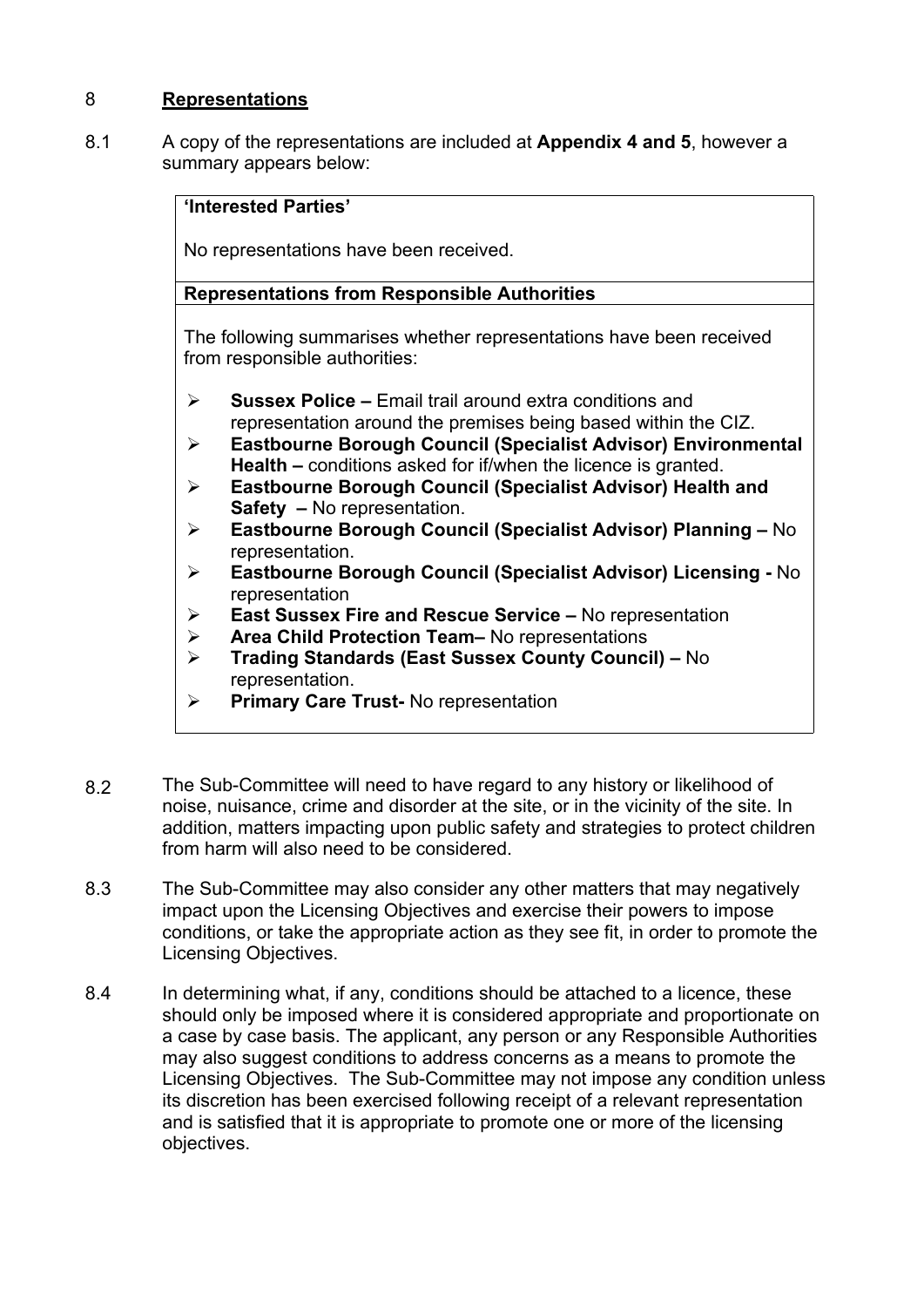# 9 **Options open to the Sub-Committee**

- 9.1 The Licensing Sub-Committee shall take the steps it considers appropriate for the promotion of the Licensing Objections and may;
	- Modify the conditions of the licence ( alter or omit or add new)
	- Reject the whole or part of the variation application
- 9.2 The Sub-Committee are asked to note the procedures relating to this hearing which are contained in The Licensing Act 2003 ( Hearing ) Regulations 2005.

## 10 **Legal Considerations**

- 10.1 Under the Licensing Act 2003 section 34 the holder of a premises licence may apply to the Licensing Authority for the variation of the licence. Under section 35 on such an application the Licensing Authority must grant the application unless relevant representations are made in which case a hearing must be held unless the applicant and each person who has made representations agree that a hearing is unnecessary. The Sub Committee having regard to the representations made shall take such a step as referred to in paragraph 9.1 above as it considers appropriate for the promotion of the licensing objectives.
- 10.2 Under Schedule 5 Licensing Act 2003 the applicant may appeal if the Sub Committee rejects, in whole or in part, the application to vary the premises licence or the decision to modify conditions. Further, any person who has made relevant representations may appeal if they contend that any variation ought not to have been made or any conditions modified. Any appeals should be made to the Magistrates Court within 21 days of the appellant being notified in writing of the decision.
- 10.3 The Legal Section considered this Report on 9 December 2019 (IKEN 8796- EBC-MW)

# **11 Financial Appraisal**

11.1 The cost of delivering the licensing function is fully covered by the Licensing fees.

#### 12 **Risk management implications**

12.1 There are no risks associated with the content of this report.

#### 13 **Equalities & Fairness Screening**

13.1 An Equality Analysis is not constructive in this instance

#### 14 **Sustainability and/or carbon reduction implications**

14.1 There are no sustainability and/or carbon reduction implications associated with this report.